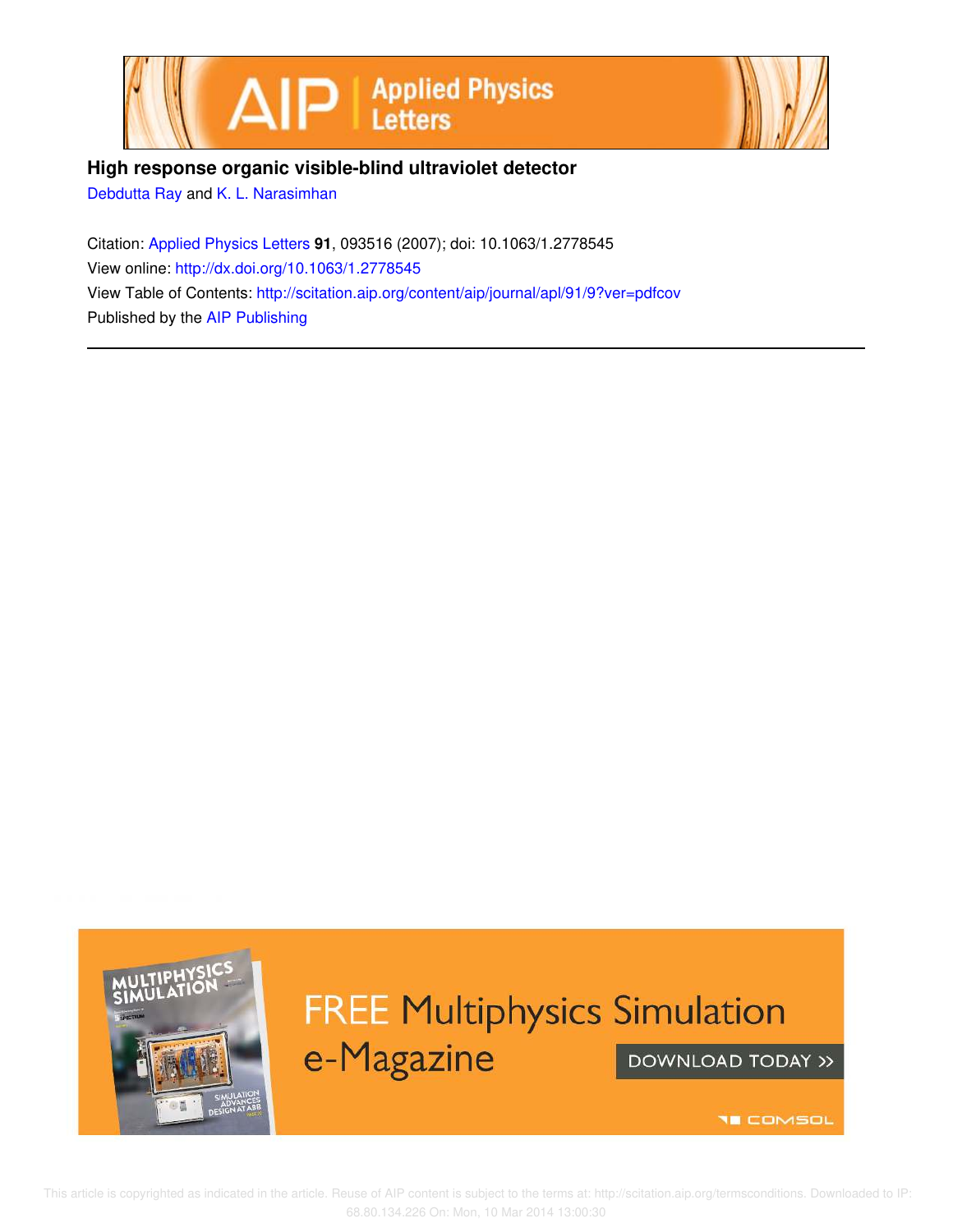## **High response organic visible-blind ultraviolet detector**

Debdutta Ray and K. L. Narasimhan<sup>a)</sup>

*Department of Condensed Matter Physics and Material Sciences, Tata Institute of Fundamental Research, Homi Bhabha Road, Colaba, Mumbai 400005, India*

Received 30 April 2007; accepted 10 August 2007; published online 30 August 2007-

The authors demonstrate a high efficiency visible-blind ultraviolet organic photodetector with a response of 30 mA/W. The active layer is a blend of  $N$ ,  $N'$ -diphenyl- $N$ ,  $N'$ -bis(3-methylphenyl)-(1,1'-biphenyl)-4,4'-diamine (TPD) and tris(8-hydroxyquinoline) aluminum (Alq<sub>3</sub>). The authors show that the spontaneous as well as the electric field induced carrier generation efficiencies in the blend are enhanced over its constituents. The spontaneous carrier generation efficiency measured from total carrier collection measurements is 30% in the blend. The photoluminescence of the blend shows an efficient energy transfer from the TPD to Alq<sub>3</sub> molecule. The mobility-lifetime  $(\mu \tau)$ product in the blend is  $2.2 \times 10^{-12}$  cm<sup>2</sup>/V. The  $\mu\tau$  product is weakly dependent on temperature. © 2007 American Institute of Physics. [DOI: 10.1063/1.2778545]

In recent years, there has been a great deal of interest in solar cells and photodetectors<sup>1-4</sup> based on organic semiconductors. This has led to an increased understanding and interest in the photophysics of these materials. Excitations in organic semiconductors are predominantly excitonic in nature. Free carrier generation can take place by exciton dissociation. This occurs at various interfaces such as the semiconductor-electrode interface,<sup>5</sup> interface between two different organic layers, $1-3$  at impurities or in the presence of external electric fields.<sup>6</sup> The use of blends in organic photovoltaic devices has led to enhanced free carrier generation efficiencies and has been demonstrated in various solar cell architectures.7,8

Visible-blind ultraviolet (VBUV) photodetectors find application in diverse areas ranging from studies of combustion flames, ultraviolet (UV) curing monitors and sterilization monitors, etc. In this letter, we report on the photoconductivity of a blend of  $N, N'$ -diphenyl- $N, N'$ -bis(3-methylphenyl)- $(1, 1'-biphenyl) - 4, 4'-diamine$  (TPD)  $(TPD)$  and tris $(8$ hydroxyquinoline) aluminum (Alq<sub>3</sub>) and demonstrate a VBUV detector with a peak response of 30 mA/W. The blend was made by coevaporating TPD and  $\text{Al}q_3$  on prepatterned indium tin oxide (ITO) coated glass substrates in vacuum at a pressure of  $5 \times 10^{-7}$  Torr. The composition was controlled using three quartz crystal monitors and independently confirmed from optical absorption measurements. The blend composition reported here is  $TPD: Alg_3=1:1$ . The device configuration is ITO/blend/semitransparent Al/LiF. The top LiF helped in film encapsulation.  $Alg_3$  was purified using train sublimation. TPD was used as purchased from Aldrich. The photocurrent (PC) is defined as  $J_{\text{PC}} = J_{\text{light}} - J_{\text{dark}}$ .<sup>9</sup> For PC measurements the incident light on the sample was chopped at 11 Hz using a mechanical chopper. $\frac{9}{2}$  The incident light intensity was  $1.4 \text{ mW/cm}^2$  at 360 nm. The photocurrent was measured using a lock-in amplifier.

Figure 1 shows the optical absorption spectrum of the blend. As expected, it is a superposition of the absorption spectra of TPD and Alq<sub>3</sub>. The inset in Fig. 1 shows the photoluminescence (PL) spectrum of the blend. Also shown

for comparison is the PL spectrum of a bilayer sample where a 500 Å thick TPD film was deposited followed by a 500 Å thick  $\text{Alg}_3$  film. As expected, the bilayer film exhibits PL from both TPD  $(405 \text{ and } 420 \text{ nm})$  and  $\text{Alq}_3$   $(520 \text{ nm})$ . In contrast, the PL observed from the blend is only due to  $Alg_3$ . Figure 1 also shows the PL excitation spectrum of the blend. In this experiment the emission wavelength was chosen to be at 520 nm corresponding to the emission from Alq<sup>3</sup> . The excitation spectrum closely follows the absorption spectrum of the blend. Thus, there is an efficient energy transfer from TPD to  $\text{Alq}_3$  in agreement with the PL excitation data.

Figure 2 is a plot of the PC as a function of reverse bias for a 400 Å thick (blend) film. The sample was excited at 360 nm (3.44 eV). This energy corresponds to an absorption peak in TPD. The PC increases linearly below −2 V and saturates at around −9 V. In reverse bias, the PC is the sum of the collection length of the carriers and can be written as, 9–11

$$
J_{\rm PC} = \eta I e (l_P + l_N) = \eta I e F (\mu_P \tau_P + \mu_N \tau_N), \qquad (1)
$$

where  $\eta$  is the free carrier generation efficiency, *I* is the number of photons absorbed per unit volume, *F* is the electric field,  $\mu$  and  $\tau$  are the mobility and the carrier trapping time, respectively, and *l* is the carrier collection length *l*  $=\mu \tau F$ ). The suffix *N*(*P*) refers to electrons(holes). When the



FIG. 1. Plot of the absorption (---) and photoluminescence excitation (solid line) spectrum of the blend. The inset is a plot of the photoluminescence spectra for a bilayer device  $(-)$  and blend  $(0)$ .

a)Author to whom correspondence should be addressed; electronic mail: kln@tifr.res.in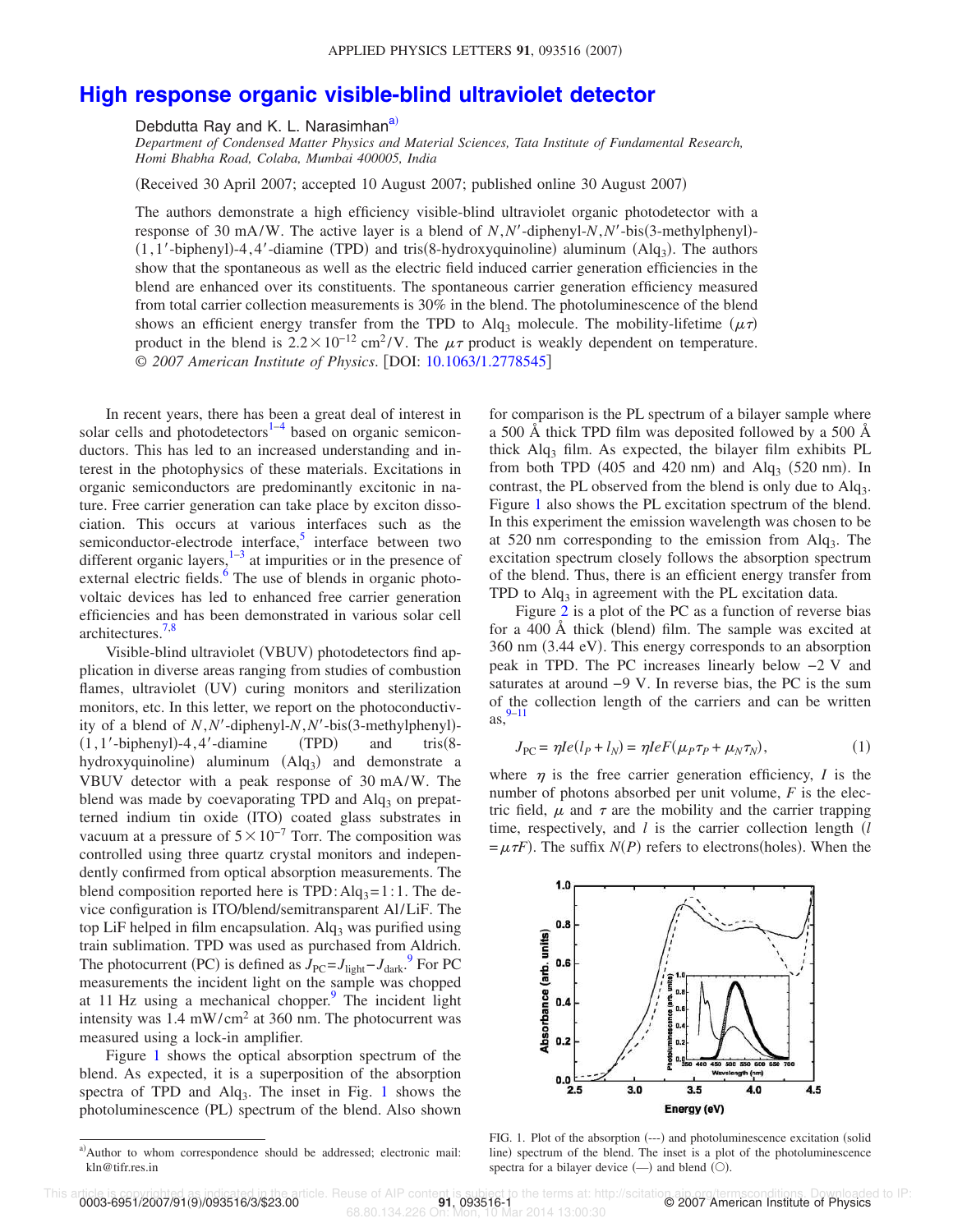

FIG. 2. Plot of the photocurrent density as a function of voltage for a 400 Å thick film when excited at  $3.44$  eV ( $360$  nm).

collection length is greater than the thickness (L) of the sample (when all the carriers are collected), the photocurrent saturates and is given by,  $J_{\text{sat}} = \eta I eL$ . From the saturated PC, we estimate  $\eta$  to be 38% for the blend. The measured value of  $\eta$  can be written as,  $\eta = \eta(0) + \eta(F)$ , where  $\eta(F)$  is the exciton dissociation efficiency due to the electric field and  $\eta(0)$  is the spontaneous zero field carrier generation efficiency.  $\eta(F)$  can be determined from PL quenching measurements and is given by  $\eta(F) = [(PL(0) - PL(F))/PL(0)]$ , where  $PL(0)$  is the zero field PL intensity and  $PL(F)$  the PL at an electric field *F*. The value of  $\eta$ (*F*) at the highest electric field of  $2 \times 10^6$  V/cm is around 8%. Hence, we estimate the spontaneous carrier generation efficiency  $\eta(0)$  to be at least 30% at 360 nm illumination. This is in contraste with  $\eta(0)$  for TPD and  $Alg_3$  which is around 0.1% and 10%, respectively.<sup>9,10</sup> The free carrier generation rate is significantly enhanced in the blend. Using Eq.  $(1)$ , we estimate the  $\mu\tau$  product for the blend to be 2.2 × 10<sup>-12</sup> cm<sup>2</sup>/V from the linear region of the PC-voltage characteristic in Fig. 2.

We now briefly comment on the magnitude of the field dependent carrier generation efficiency. The PL quenching efficiency  $\eta(F)$  is around 0.4% and 1% for neat TPD and  $\text{Alg}_3$  films, respectively, at an electric field of 2  $\times 10^6$  V/cm.<sup>9,10</sup> In contrast,  $\eta(F)$  (8%) is much larger in the blend. A possible explanation for the increased value of  $\eta(F)$ in the blend over that observed in neat films of  $\text{Alg}_3$  and TPD is as follows. The highest occupied molecular orbital energy discontinuity between  $\text{Alq}_3$  and TPD is about 0.3–0.4 eV. In the blend the excitons on  $\text{Alg}_3$  in the presence of an applied electric field can dissociate by tunneling of the hole on  $\text{Alg}_3$ to a neighboring TPD molecule resulting in a larger value of  $\eta(F)$ .

Figure 3 shows the spectral response of a 800 Å thick device in reverse bias (-15 V) when illuminated through Al. We note in passing that the dark current is around  $2 \text{ nA/cm}^2$ at −15 V (reverse) bias. The absorption spectrum of the device is also plotted for comparison. The spectral response follows the absorption profile and is *symbatic* with absorption. The photoresponse of the device is roughly constant at  $30 \text{ mA/W}$  in the UV and falls off sharply at  $3 \text{ eV}$  (410 nm) by nearly three orders of magnitude. This compares favorably with the response of GaN (150 mA/W) and SiC  $(120 \text{ mA/W})$  based VBUV detector.<sup>12,13</sup> Preliminary measurements suggest that the response time is of the order of



FIG. 3. Plot of photocurrent response as a function of incident photon energy (- $\circ$ -) for a 800 Å thick film. The absorbance  $(-)$  is also plotted for comparison.

milliseconds and is limited by the amplifiers used in the experiment.

Figure 4 shows the PC as a function of voltage measured at different temperatures for a 550 Å thick device. The temperature dependence of the PC near saturation (section A) is due to change of  $\eta$  with temperature and to the  $\eta\mu\tau$  product in the linear regime (section B). The thermal activation energy for  $\eta$  is 40 and 65 meV for the  $\eta\mu\tau$  product. The difference between these two activation energies gives the activation energy of  $\mu \tau$  (25 meV). This suggests that the trapping time depends on carrier mobility in these materials.

In conclusion, we have demonstrated a visible-blind UV detector with a response of 30 mA/W based on a TPD/Alq<sub>3</sub> blend. This device compares very favorably with its inorganic counterparts based on GaN and SiC.  $\text{Alg}_3$  molecule in proximity to a TPD molecule helps in increasing the spontaneous carrier generation efficiency in the blend and also aids in electron collection. The quantum efficiency for spontaneous free carrier generation has been measured from total collection measurements to be 30% in the blend. The field dependent generation of carriers is also enhanced in the blend compared to its individual constituents. The  $\mu\tau$  product depends weakly on temperature. This suggests that the magnitude of the mobility strongly influences the trapping times in these materials.



FIG. 4. Plot of photocurrent density (excited at 3.44 eV), of a 550 Å thick device, as a function of voltage measured at different temperatures; 160 K  $(\triangle)$ , 225 K  $(\square)$ , and 276 K  $(\bigcirc)$ . The temperature dependence of photocur-This article is copyrighted as indicated in the article. Reuse of AIP content is subject to a due to mean saturation (section A) and is due to much allowed to IP: **is of the order of voltage (section B).**<br>68.80.134.226 On: Mon, 10 Mar 2014 13:00:30